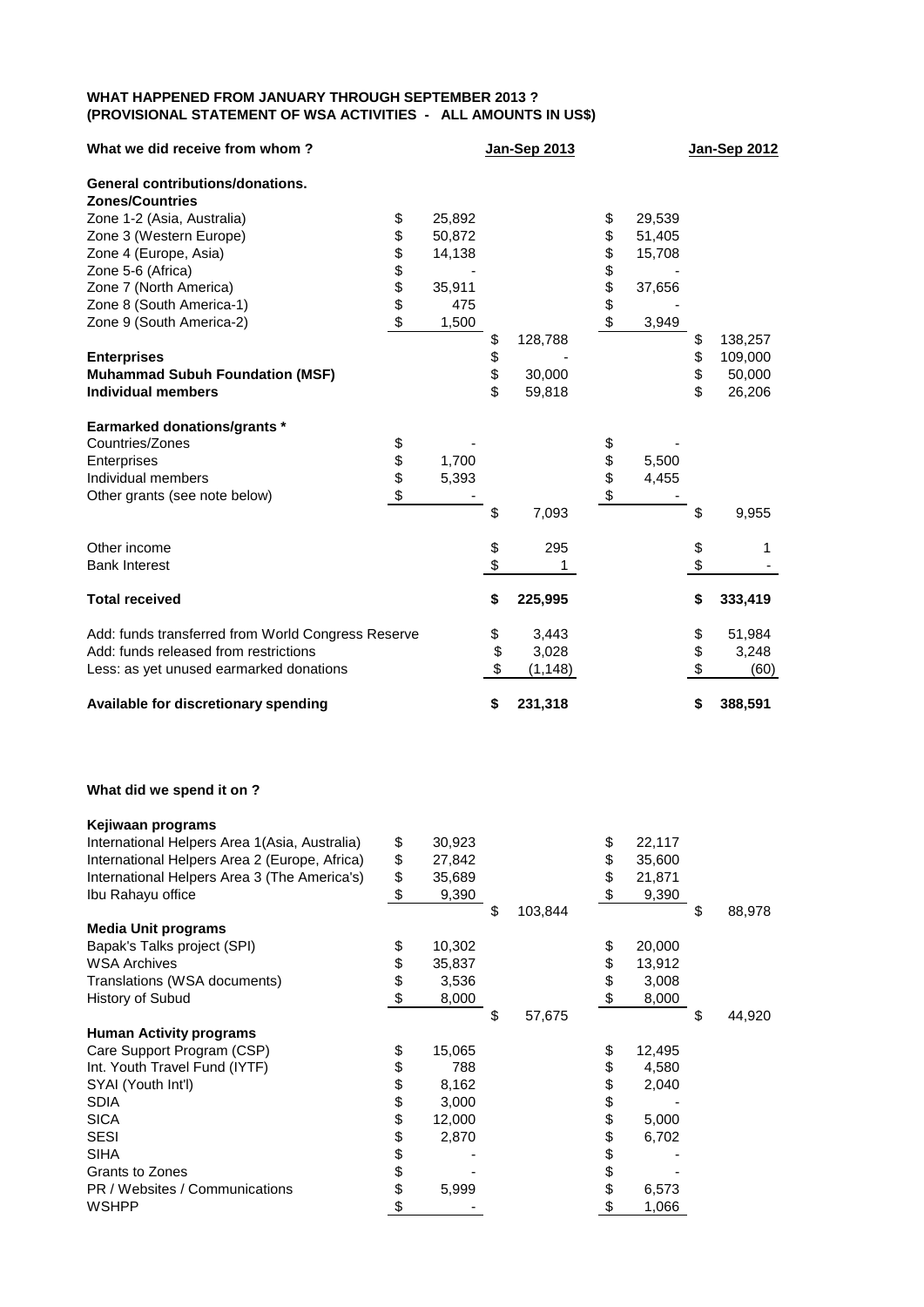|                                                                                                                                                                                                                                                                 |                              |                                                   | $\boldsymbol{\mathsf{S}}$ | 47,884    |                                    |                                                   | \$<br>38,456    |
|-----------------------------------------------------------------------------------------------------------------------------------------------------------------------------------------------------------------------------------------------------------------|------------------------------|---------------------------------------------------|---------------------------|-----------|------------------------------------|---------------------------------------------------|-----------------|
| <b>Total program expenses</b>                                                                                                                                                                                                                                   |                              |                                                   | \$                        | 209,403   |                                    |                                                   | \$<br>172,354   |
| <b>Supporting services</b><br>WSC meeting/Gatherings                                                                                                                                                                                                            |                              |                                                   | \$                        | 30,287    |                                    |                                                   | \$<br>47,165    |
| <b>WSA Chair Remuneration</b><br><b>WSA Chair/Deputy Chair Expenses</b><br>Zone 1-2 (Asia, Australia)<br>Zone 3 (Western Europe)<br>Zone 4 (Europe-Asia)<br>Zone 5-6 (Africa)<br>Zone 7 (North America)<br>Zone 8 (South America-1)<br>Zone 9 (South America-2) | \$<br>\$<br><b>8888888</b>   | 11,372<br>910<br>3,011<br>3,362<br>2,553          |                           |           | \$<br>\$<br>\$<br>\$<br>\$\$\$\$\$ | 7,870<br>1,404<br>1,652<br>3,617<br>2,571         |                 |
| WSC BoD conference calls                                                                                                                                                                                                                                        | \$                           |                                                   |                           |           | \$                                 | 561                                               |                 |
|                                                                                                                                                                                                                                                                 |                              |                                                   | \$                        | 21,208    |                                    |                                                   | \$<br>17,675    |
| <b>WSA Executive:</b>                                                                                                                                                                                                                                           |                              |                                                   |                           |           |                                    |                                                   |                 |
| Remunerations<br>Travel, accomodation<br>Office and admin expenses<br>Bank charges<br>Legal fees<br>Currency differences<br>Various                                                                                                                             | \$<br>\$<br>\$<br>\$\$<br>\$ | 36,135<br>11,321<br>1,999<br>2,465<br>1,875<br>64 |                           |           | \$<br>\$<br>\$\$<br>\$             | 36,405<br>8,322<br>5,200<br>2,047<br>525<br>1,000 |                 |
|                                                                                                                                                                                                                                                                 |                              |                                                   | \$                        | 53,859    |                                    |                                                   | \$<br>53,499    |
| Pensions                                                                                                                                                                                                                                                        |                              |                                                   | \$                        | 12,732    |                                    |                                                   | \$<br>12,732    |
| <b>Total supporting services</b>                                                                                                                                                                                                                                |                              |                                                   | \$                        | 118,086   |                                    |                                                   | \$<br>131,071   |
| <b>World Congress preparation</b>                                                                                                                                                                                                                               |                              |                                                   | \$                        | 3,443     |                                    |                                                   | \$<br>51,984    |
| <b>Total expenses</b>                                                                                                                                                                                                                                           |                              |                                                   | \$                        | 330,932   |                                    |                                                   | \$<br>355,409   |
| Surplus / (Shortfall)                                                                                                                                                                                                                                           |                              |                                                   | \$                        | (99, 614) |                                    |                                                   | \$<br>33,182    |
| Transfer from available unrestricted funds                                                                                                                                                                                                                      |                              |                                                   | \$                        | 99,614    |                                    |                                                   | \$<br>(33, 182) |

| Key:         |                                          |
|--------------|------------------------------------------|
| SYAI         | <b>Subud Youth Activities</b>            |
| <b>SDIA</b>  | Susila Dharma International Association  |
| <b>SICA</b>  | Subud International Cultural Association |
| <b>SESI</b>  | Subud Enterprise Services International  |
| <b>SIHA</b>  | Subud International Health Association   |
| <b>SPI</b>   | <b>Subud Publications International</b>  |
| <b>WSHPP</b> | Wisma Subud Heritage Protection Project  |
| <b>IYTF</b>  | International Youth Travel Fund          |
|              |                                          |

## **SO WHERE DID THAT LEAVE US AT SEPTEMBER 30, 2013 IN COMPARISON TO THE END OF THE PREVIOUS YEAR ? (BALANCE SHEET)**

|                                               | 30-Sep-2013    | 31-Dec-2012   |  |  |
|-----------------------------------------------|----------------|---------------|--|--|
| What is/was available?                        |                |               |  |  |
| Cash in the bank                              | S<br>251.498   | 328,133       |  |  |
| Less Cash held for Zone 7                     | \$<br>(3,041)  | (7,906)<br>\$ |  |  |
| Less donations paid in advance for next year  | \$<br>(25,000) | (1,700)<br>\$ |  |  |
| Payments made in advance for the next quarter | \$<br>7.504    | 27,995<br>\$  |  |  |
| Promised, coming in shortly                   | 122            | 122           |  |  |
|                                               | \$<br>231.083  | 346.644       |  |  |
| What debts do/did we still have to pay?       |                |               |  |  |
| Expense claims, legal and audit fees          | S<br>2,753     | 13,377        |  |  |